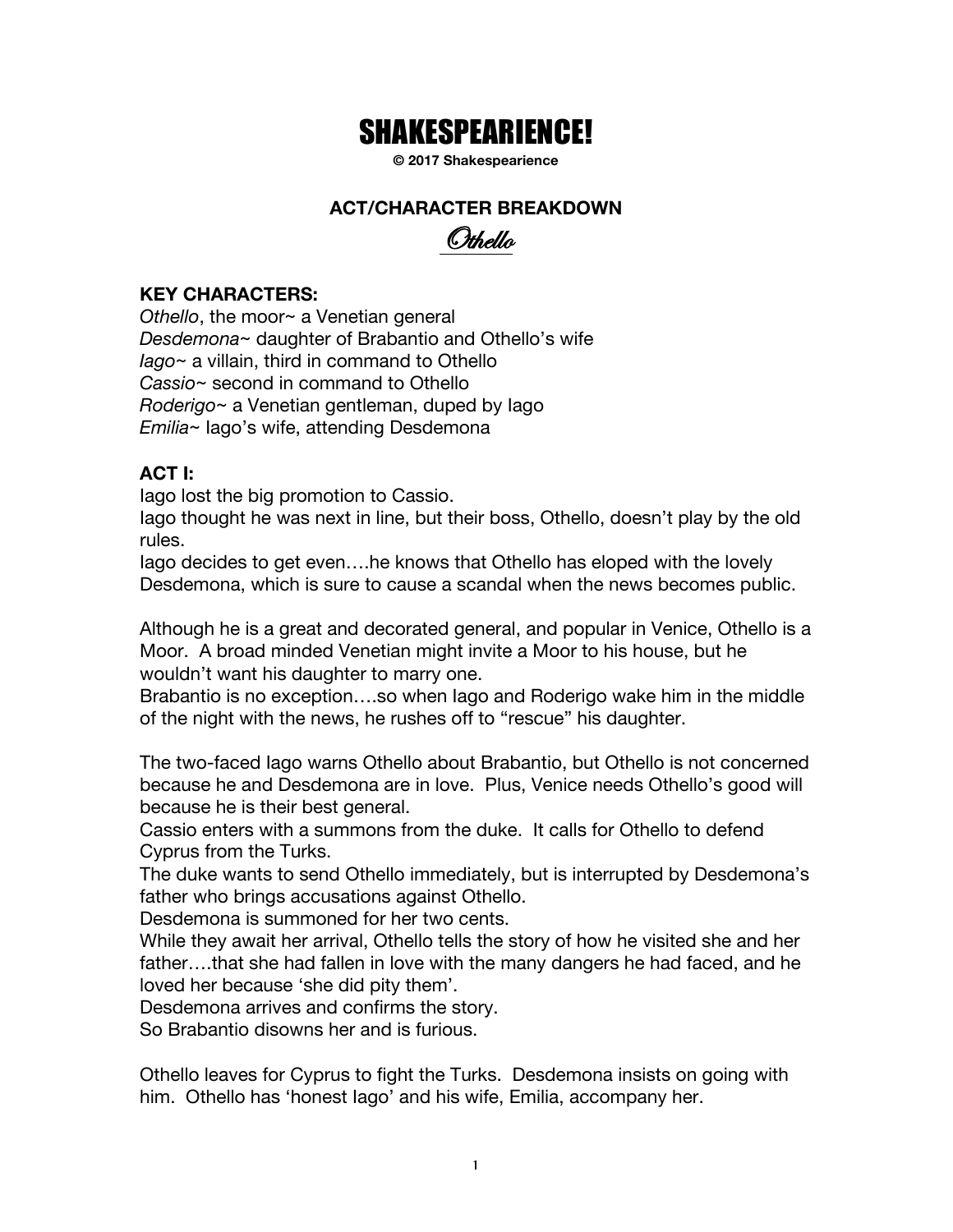Iago's plans run deep:

He seeks to supplant Cassio as Othello's lieutenant, and will do so by convincing Othello that Cassio and Desdemona are having an affair.

To help execute this plan, he recruits Roderigo who was a former suitor of Desdemona.

Iago gets Roderigo to bankroll this conspiracy by convincing him that he can help him win back Desdemona.

## **ACT II:**

A great storm destroys most of the Turkish fleet, and Othello destroys the rest. Cassio arrives in Cyprus with the news of Othello's victory.

Then Desdemona and Iago and Emilia.

Finally, Othello arrives, happy to find his wife already there.

Iago's hatred for Othello consumes him.

He directs Roderigo to pick a fight with Cassio. The people of Cyprus do not tolerate street brawling and will demand that Othello dismiss Cassio.

Iago gets Cassio drunk in celebration of the victory over the Turks.

Roderigo continues the fight with Cassio from earlier, Cassio responds in a violent outburst.

Iago lies to the governor of Cyprus, saying that Cassio drinks to excess every night.

Othello demands to know what all the disturbance is about.

Iago resists (a clever acting job), but finally tells Othello and the governor that Cassio threw the first punch.

Othello dismisses Cassio as his lieutenant.

This falls right in with Iago's plan.

Roderigo has now been beaten and is no closer to Desdemona. But Iago points out that Cassio has now been driven away from Othello and that he must have patience for the plan to come to fruition.

#### **ACT III:**

Cassio asks Desdemona to take up his cause before Othello, to get him back in the good graces of the general.

Iago leads Othello to where he can see the two talking and plants the seed that they are actually talking of love. Iago warns Othello to watch his wife closely, especially in her relationship with Cassio.

He reminds Othello that she deceived her father when she eloped….it is therefore in her nature.

Desdemona drops a handkerchief, Emilia happens to pick it up.

Iago has often asked Emilia to steal the handkerchief….she doesn't know why Iago wants it, but her plan is to make a copy and give him the copy – that way she can make her husband happy without betraying her friend.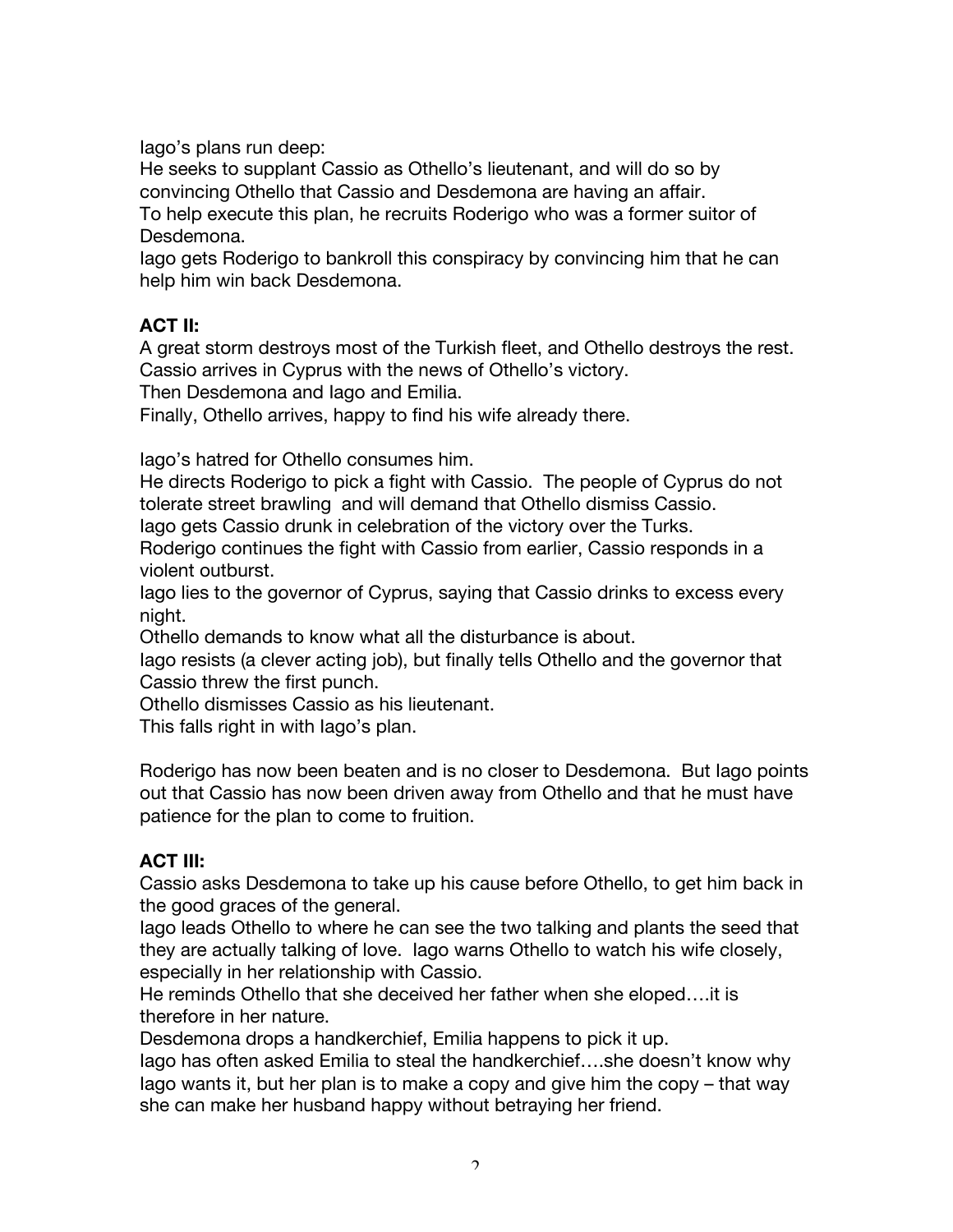However, Iago discovers her with the handkerchief and takes it away….she is puzzled.

Iago makes up a story about Cassio dreaming of Desdemona, that he saw Desdemona's handkerchief is Cassio's hand….he reports this to Othello. That's all the proof Othello needs, and he orders Iago to kill Cassio. He agrees, but urges Othello not to harm Desdemona, which has the opposite effect, driving Othello to do her harm….

Exactly what Iago is hoping for. Misery for the Moor.

Othello asks Desdemona for the handkerchief. She says she misplaced it earlier and has been looking for it. She thinks that it's unimportant and tries to talk about Cassio. That doesn't go over very well.

Cassio finds the handkerchief, which Iago planted in his room. Where it came from, he doesn't know….but he likes it, so he gives it to a friend to copy, so when the owner comes to claim it he can give it back.

## **ACT IV:**

Iago's masterful manipulation of Othello is almost complete. He tells Othello to hide while he confronts Cassio about Desdemona. In reality, Iago and Cassio talk about the woman who Cassio asked to copy the handkerchief. They begin laughing and making jokes. All the while, Othello believes they are talking about Desdemona.

Suddenly the woman appears with the handkerchief….she recognizes that it is another woman's and wants nothing to do with it.

Othello sees the handkerchief and assumes that Desdemona gave it to Cassio who then gave it to the woman.

Othello confronts Desdemona, convinced that she is having an affair with Cassio.

Emilia protests on Desdemona's behalf.

Iago promises both women that he will try to calm Othello.

Desdemona and Emilia have a talk about being faithful, Desdemona revealing how important it is to her.

## **ACT V:**

Iago convinces Roderigo to kill Cassio, but Cassio proves the better swordsman and wounds Roderigo. Iago sneaks up on Cassio but only manages to wound him in the leg. The tumult alerts others, who rush to the scene. Iago sees that Roderigo is still alive (which at this point could ruin his plan) and kills him, under the guise of doing so for attacking Cassio.